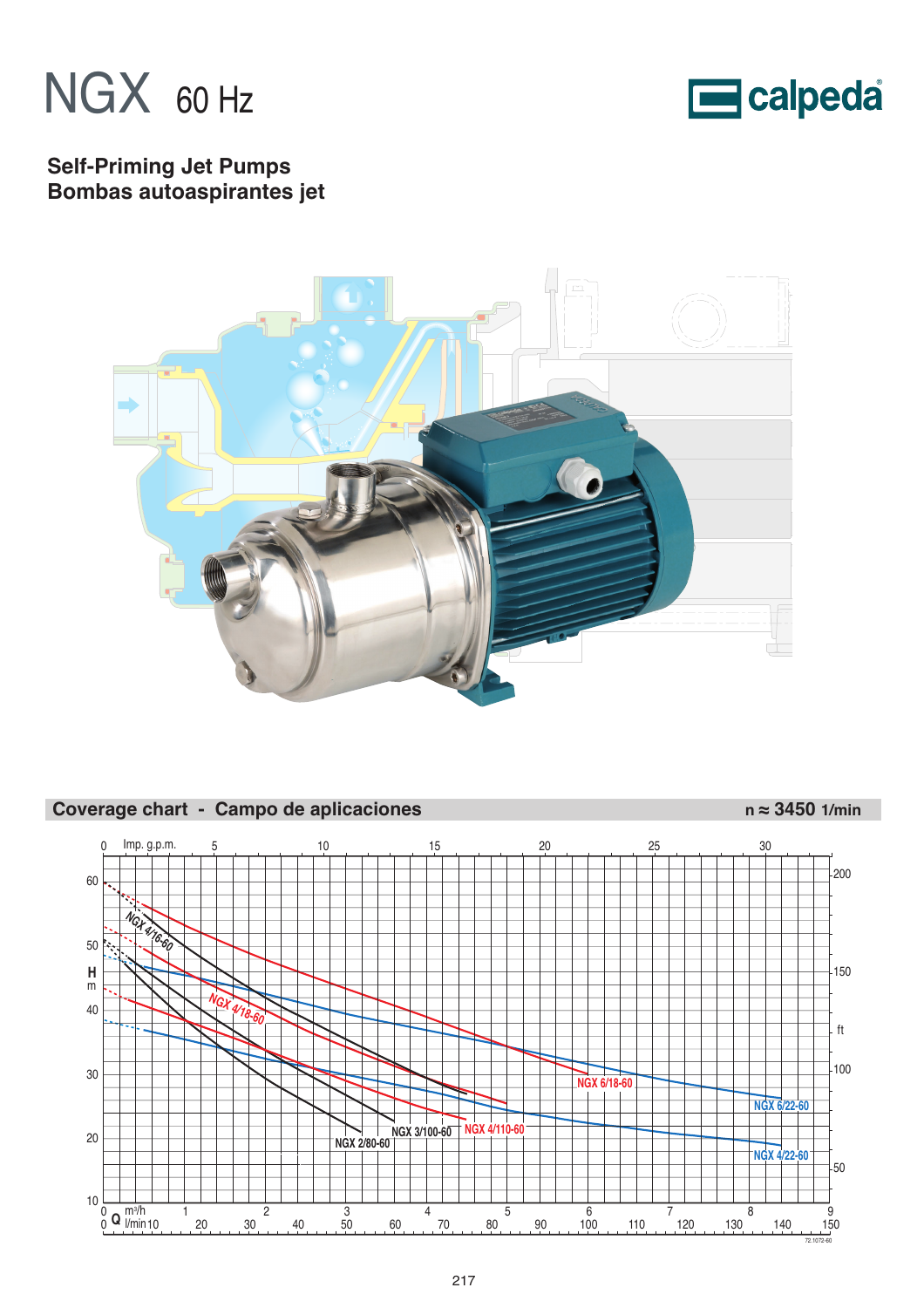

## **Construction**

Close-coupled self-priming shallow-well jet pump with built-in ejector. A high-quality pump for domestic water supply. Designed with environmental considerations, featuring a stainless steel casing, brass alloy impeller with minimal use of plastic materials.

**Connections**: threaded ports **ISO 228/1**.

threaded ports **NPT** up to 0,75 kW (ANSI/ASME B1.20.1) on request

# **Applications**

For drawing water out of a well. For lifting water containing air or other gases. For increasing water pressure from flooded suction applications. As pressure boosting pump for central water systems with low pressure (follow local specifications if increasing network pressure). For garden use.

For washing with a jet of water.

# **Operating conditions**

Liquid temperature: 0 °C to +35 °C. Ambient temperature up to +40 °C. Maximum permissible pressure in the pump casing: 8 bar. Continuous duty.

## **Motor**

2-pole induction motor, 60 Hz ( $n \approx 3450$  rpm). **NGX**: three-phase 220/380 V, 220/440 V. **NGXM**: single-phase 110 V, 127 V, 220 V, 110/220 V. with thermal protector up to 1.1 kW only 220V. Capacitor inside the terminal box. Insulation class F.

Protection IP 54.

**Classification scheme IE3 for three-phase motors from 0,75 kW.** Constructed in accordance with: EN 60034-1; EN 60034-30-1. EN 60335-1, EN 60335-2-41.

## **Special features on request**

- Other voltages.

## **Ejecución**

Bomba centrífuga autoaspirante monobloc con inyector incorporado. Una bomba para el abastecimiento de agua para uso doméstico de alta calidad y ecológica, con un cuerpo de acero inoxidable, con rotor de latón y con una mínima utilización de materiales plásticos. **Orificios**: Roscados **ISO 228/1**.

> Roscados **NPT** hasta 0,75 kW (ANSI/ASME B1.20.1) bajo demanda.

## **Aplicaciones**

Para suministro de agua con aspiración de pozo. Para bombear agua que contiene aire u otras sustancias gaseosas. Para aumentar la presión del agua que llega directamente a la bomba. Para aumentar la presión disponible de una red de distribución (observar las disposiciones locales). Para el jardín.

Para lavar con chorro de agua a presión.

## **Límites de empleo**

Temperatura líquido: de 0 °C a +35 °C. Temperatura ambiente hasta +40 °C. Presión máxima admitida en el cuerpo de la bomba: 8 bar. Servicio continuo.

### **Motor**

Motor a inducción 2 polos, 60 Hz (n ≈ 3450 1/min). **NGX**: trifásico 220/380 V, 220/440 V. **NGXM**: monofásico 110 V, 127 V, 220 V, 110/220 V. con protector térmico hasta 1,1 kW sólo para 220V. Condensador incorporado en la caja de bornes. Aislamiento clase F. Protección IP 54. **Clase alta eficiencia IE3 para motor trifásico de 0,75 kW.** Ejecución según EN 60034-1; EN 60034-30-1. EN 60335-1, EN 60335-2-41.

**Ejecuciones especiales bajo demanda** - Otras tensiones.

# **Materials**

| Material                                                                                    |  |  |  |  |  |  |
|---------------------------------------------------------------------------------------------|--|--|--|--|--|--|
|                                                                                             |  |  |  |  |  |  |
| Cr-Ni steel 1.4301 EN 10088 (AISI 304)                                                      |  |  |  |  |  |  |
| Cr-Ni steel 1.4301 EN 10088 (AISI 304)                                                      |  |  |  |  |  |  |
| Brass P-Cu Zn 40 Pb 2 UNI 5705                                                              |  |  |  |  |  |  |
| (PO-GF20 (Noryl) for NGL 2/80, 3/100, 4/110)                                                |  |  |  |  |  |  |
| Cr-Ni steel 1.4301 EN 10088<br>(AISI 304)                                                   |  |  |  |  |  |  |
| PPO-GF20 (Noryl)                                                                            |  |  |  |  |  |  |
| PPO-GF20 (Noryl)                                                                            |  |  |  |  |  |  |
| Chrome steel 1.4104 EN 10088 (AISI 430)<br>Cr-Ni steel 1.4305 EN 10088 (AISI 303) for NGX 6 |  |  |  |  |  |  |
| Carbon - Ceramic - NBR                                                                      |  |  |  |  |  |  |
|                                                                                             |  |  |  |  |  |  |

## **Materiales**

| Componente                         | Material                                                                                          |
|------------------------------------|---------------------------------------------------------------------------------------------------|
| Cuerpo bomba                       | Acero al Cr-Ni 1.4301 EN 10088 (AISI 304)                                                         |
| Tapa del cuerpo                    | Acero al Cr-Ni 1.4301 EN 10088 (AISI 304)                                                         |
| Rodete                             | Latón P-Cu Zn 40 Ph 2 UNI 5705                                                                    |
|                                    | (PO-GF20 (Noryl) para NGL 2/803/1004/110)                                                         |
| Anillo de cierre<br>rodete-difusor | Acero al Cr-Ni 1.4301 EN 10088<br>(AISI 304)                                                      |
| <b>Difusor</b>                     | PPO-GF20 (Noryl)                                                                                  |
| Inyector                           | PPO-GF20 (Noryl)                                                                                  |
| Eje                                | Acero al cromo 1.4104 EN 10088 (AISI 430)<br>Acero al Cr-Ni 1.4305 EN 10088 (AISI 303) para NGX 6 |
| Sello mecánico                     | Carbón - Cerámica - NBR                                                                           |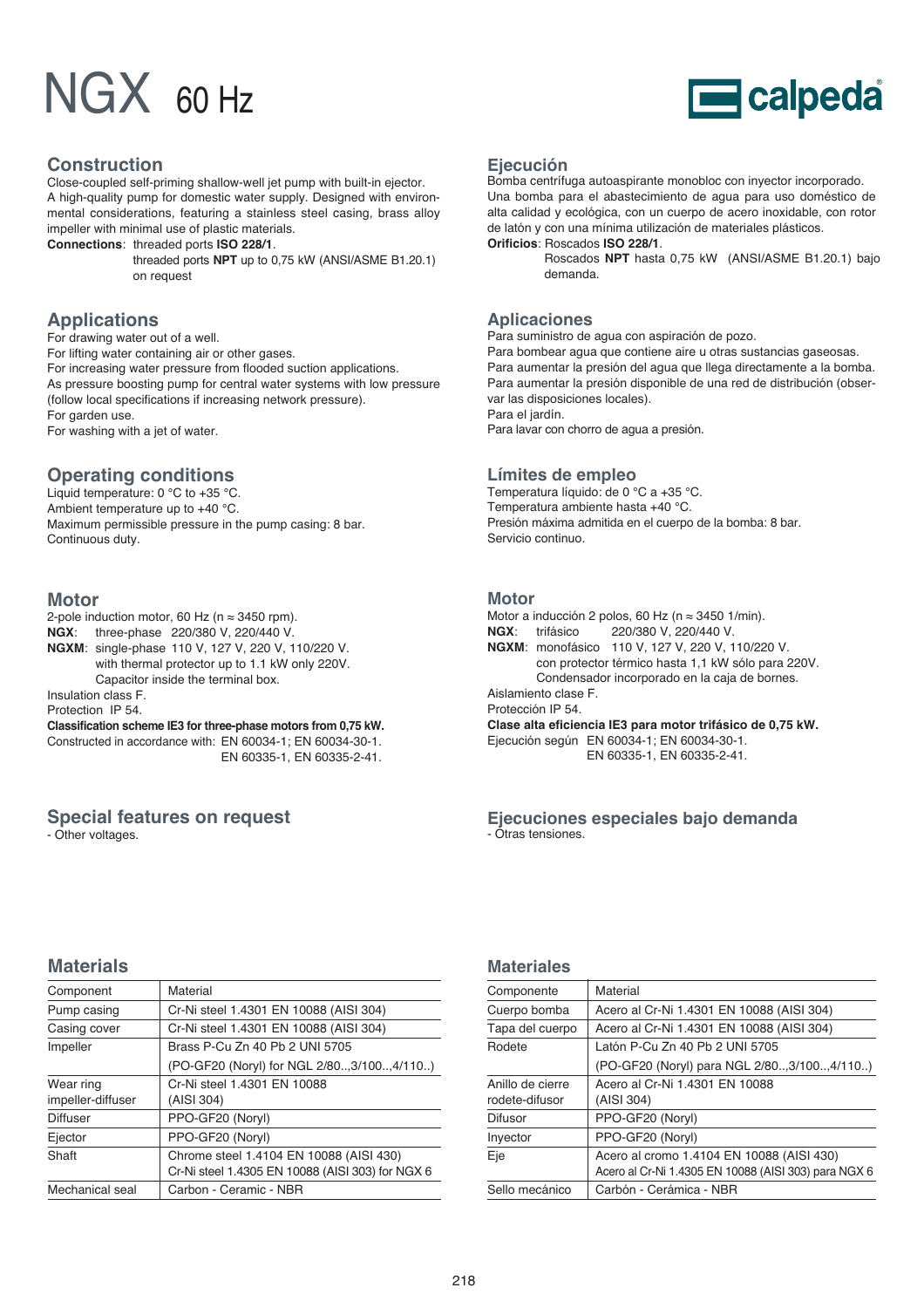

## **Performance - Prestaciones n ≈ 3450 rpm**

72.1072.1

50

100

ft

150

 $200$ 

50 100 150

 $^{4}$  - 3

4

5

6

7

8

8

7

6

5

1

2

 $\frac{3}{2}$ 

1

| $3\sim$                      | $1\sim$              | P <sub>1</sub> | P <sub>2</sub> |           | $m^3/h$ | 0  | 0.3 |                                  | 2           | 2,4             | 3               | 3,2            | 3.6 | 4                                                                    | 4.5 | 5 | 5,5       | 6   | 6.5 |     | 8       | 8,4  |
|------------------------------|----------------------|----------------|----------------|-----------|---------|----|-----|----------------------------------|-------------|-----------------|-----------------|----------------|-----|----------------------------------------------------------------------|-----|---|-----------|-----|-----|-----|---------|------|
|                              |                      | kW             | kW             | <b>HP</b> | l/min   |    | 5   |                                  | $16,6$ 33,3 | 40              | 50              | 53,3           | 60  | 66,6 75                                                              |     |   | 83.3 91.6 | 100 | 108 | 116 | 133     | 140  |
| NGX 2/80-60                  | <b>NGXM 2/80-60</b>  | 0.8            | 0.55           | 0,75      |         |    |     | 50.8 46.8 38.7 29.4 26.6 22.6 21 |             |                 |                 |                |     |                                                                      |     |   |           |     |     |     |         |      |
| NGX 3/100-60                 | NGXM 3/100-60 0.95   |                | 0.65           | 0,9       |         |    |     | 51, 1 48, 4 41, 9 33, 8 31       |             |                 |                 | $27$ 25,6 22,8 |     |                                                                      |     |   |           |     |     |     |         |      |
| NGX 4/110-60                 | <b>NGXM 4/110-60</b> | 1.1            | 0.75           |           |         |    |     |                                  |             |                 |                 |                |     | 43.5 41.7 38.5 34 32.1 29.1 28.1 26.4 24.8 23                        |     |   |           |     |     |     |         |      |
| NGX 4/16-60/A   NGXM 4/16-60 |                      | 1,6            | 1,1            | 1,5       |         | 60 | 57  | 50                               |             |                 | 42 39.3 35.5 34 |                |     | 32 29.5 27                                                           |     |   |           |     |     |     |         |      |
| NGX 4/18-60/A NGXM 4/18-60   |                      | 1.6            | 1.1            | . . 5     | н<br>m  | 53 | 51  | 46                               |             |                 |                 |                |     | 40 37,5 34,3 33,5 31,3 29,5 27,5 25,5                                |     |   |           |     |     |     |         |      |
| NGX 4/22-60/A   NGXM 4/22-60 |                      | 1.6            | 1.1            | 1,5       |         |    |     |                                  |             |                 |                 |                |     | 38,5 37,5 35,5 32,5 31,5 30 29,7 28,8 27,5 26 24,5 23,5 22,5 21,8 21 |     |   |           |     |     |     | 19.7 19 |      |
| NGX 6/18-60/A   NGXM 6/18-60 |                      | 2.1            | 1,5            | 2         |         |    |     | $59.5$ 56.5 53.5                 | 48          |                 |                 |                |     | 46 43.5 42.8 40.8 39 36.7 34.5 32.5 30.3                             |     |   |           |     |     |     |         |      |
| NGX 6/22-60/A   NGXM 6/22-60 |                      | 2.1            | 1.5            | 2         |         |    |     | 48,5 47,2 46                     | 43          | 42 <sup>1</sup> | 40.3 39         |                |     | 38 37.5 36 34.5 33                                                   |     |   |           | 32  | 30  | 29  | 27      | 26,3 |

0 Imp. g.p.m. 5 10 15 20

P2 Rated motor power output. Potencia nominal del motor. **H** Total head in m. Altura total en m. Tolerances according to UNI EN ISO 9906:2012. Tolerancias según UNI EN ISO 9906:2012.

## **Characteristic Curves** for different suction lifts **Hs - Curvas Características** con distintas alturas de aspiración **Hs**





 $Imp. g.p.m. 10$ 

# **Self-priming capability - Capacidad de autoaspiración**<br>60 Hz (n≈ 3450 1/min), H2O, T = 20°C, Pa = 1000 hPa (mbar)

72.1072.1



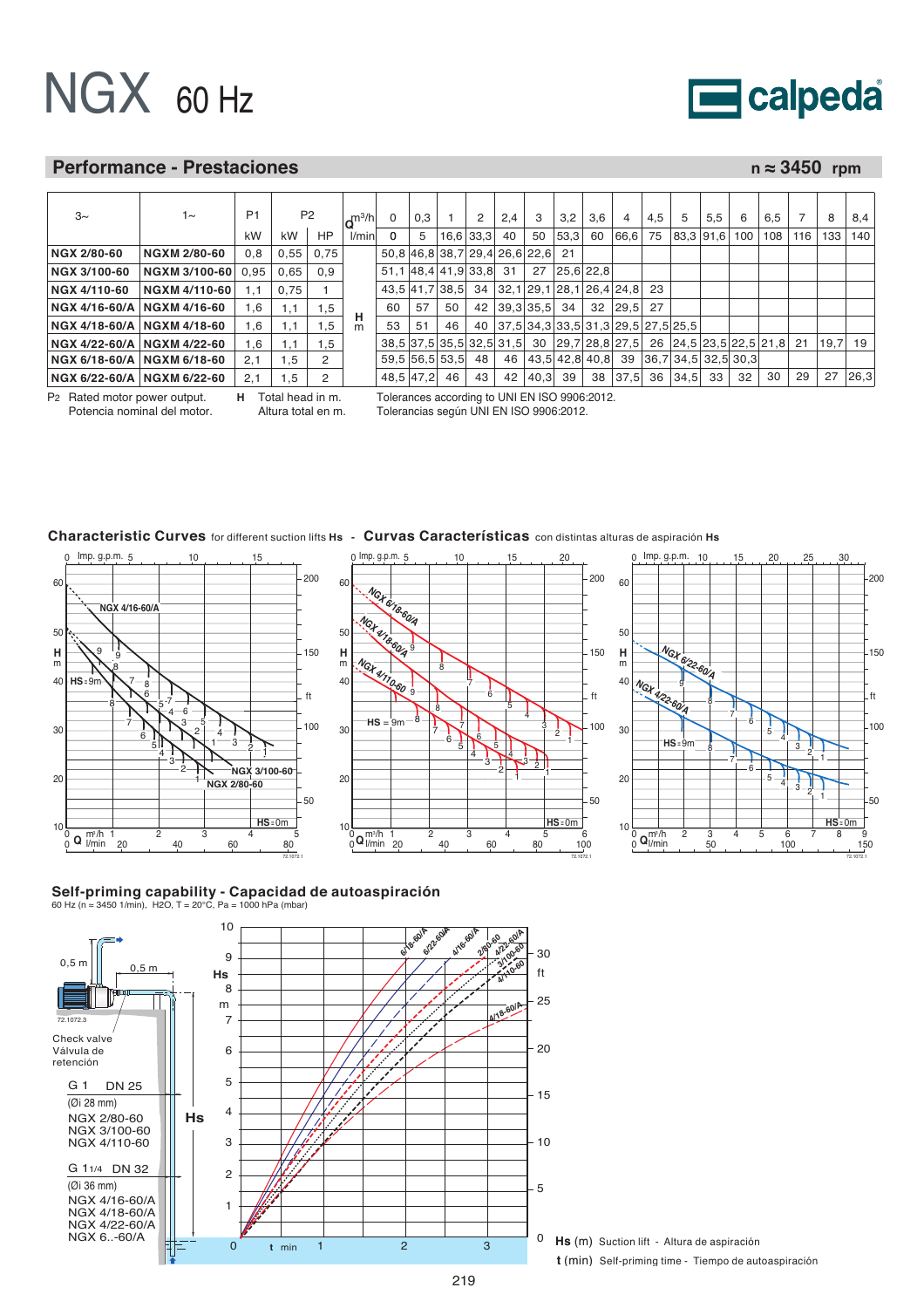

# **Rated currents - Intensidades nominales**

|      |                |      | single-phase - monofásico |         |          |       |  |  |  |  |  |
|------|----------------|------|---------------------------|---------|----------|-------|--|--|--|--|--|
|      | P <sub>2</sub> |      |                           | $1\sim$ |          |       |  |  |  |  |  |
|      |                | 220V | 110/220V<br>127V<br>110V  |         |          |       |  |  |  |  |  |
| kW   | НP             | IN A | IN A                      | IN A    | IN A     | IA/IN |  |  |  |  |  |
| 0,55 | 0,75           | 4,1  | 7,1                       | 8,2     |          | 2,7   |  |  |  |  |  |
| 0,65 | 0,9            | 5    | 8,7                       | 10      | 9.2/4.7  | 3,3   |  |  |  |  |  |
| 0,75 |                | 6,2  | 10,7                      | 12,4    | 12.5/6.4 | 3,2   |  |  |  |  |  |
| 1,1  | 1,5            | 8    | 13,9                      | 16      |          | 4,2   |  |  |  |  |  |
| 1,5  | 2              | 10,6 |                           |         |          | 3,8   |  |  |  |  |  |

|      | P <sub>2</sub> | three-phase - trifásico<br>$3\sim$<br>220/380V | 220/440V |       |
|------|----------------|------------------------------------------------|----------|-------|
| kW   | НP             | IN A                                           | In A     | IA/IN |
| 0,55 | 0,75           | 3.5/2                                          | 3,6/2,1  | 4,8   |
| 0,65 | 0,9            | 3,3/1,9                                        | 3.5/2    | 4,3   |
| 0,75 |                | 4,5/2,6                                        | 4,7/2,7  | 5,6   |
| 1,1  | 1,5            | 5,6/3,2                                        | 5,8/3,4  | 8,4   |
| 1,5  | 2              | 9/5, 2                                         | 9,4/5,5  | 6,1   |

P2 Rated motor power output. - Potencia nominal del motor. IA/IN D.O.L. starting current / Rated current - Intensidad de arranque / Intensidad nominal

# **Dimensions and weights - Dimensiones y pesos**

NGX 2-60, 3-60/A, 4-60/B, 4/16-60/A, 4/18-60/A, 4/22-60/A



| <b>TYPF</b>        |       | AR mm                   |     |     |     |  |  |  |
|--------------------|-------|-------------------------|-----|-----|-----|--|--|--|
| <b>TIPO</b>        | $H^*$ | 220V 127V 110V 110/220V |     |     |     |  |  |  |
| NGXM 2/80-60       |       |                         |     |     |     |  |  |  |
| NGXM 3/100-60      | 197   |                         |     |     | 116 |  |  |  |
| NGXM 4/110-60      | 197   |                         | 116 | 116 | 131 |  |  |  |
| NGXM 4/16,18,22-60 | 232   |                         | 131 | 131 |     |  |  |  |

● Standard dimensions - Dimensiones estándar ❏ Cannot constructed - Non fatibles

|                                                                  | Dimensions - Dimensiones |                 |            |                   |     |     |     |    |                   |              |    |    |                |     |     |             |     |    |                   |                    |                    |
|------------------------------------------------------------------|--------------------------|-----------------|------------|-------------------|-----|-----|-----|----|-------------------|--------------|----|----|----------------|-----|-----|-------------|-----|----|-------------------|--------------------|--------------------|
| <b>TYPE</b><br><b>TIPO</b>                                       | DN <sub>1</sub>          | DN <sub>2</sub> | DN         |                   |     |     |     |    |                   | mm           |    |    |                |     |     |             |     |    |                   |                    | kg                 |
|                                                                  |                          | <b>ISO 228</b>  | <b>NPT</b> | fM                | a   | W   | h1  | h2 | н                 |              | m1 | m2 | m <sub>3</sub> | n1  | n2  | $\mathbf b$ | s   | g1 | w1                |                    | NGX NGXM           |
| <b>NGX 2/80-60</b><br><b>NGX 3/100-60</b><br><b>NGX 4/110-60</b> | G                        | G.              |            | 362<br>391<br>391 | 115 | 95  | 116 | 61 | 176<br>192<br>192 | 161          | 33 | 25 | 8              | 146 | 112 | 30          | 9   | 10 | 102<br>112<br>112 | 7,5<br>8,7<br>10.4 | 7.5<br>9,6<br>10,6 |
| NGX 4/16-60/A<br>NGX 4/18-60/A<br>NGX 4/22-60/A                  | G11/4                    | G               |            | 462               | 40  | 113 | 152 | 68 | 225               | $213.5$ 37.5 |    | 28 | 9,5            | 185 | 155 | 33          | 9,5 | 11 | 147               | 14,8               | 14,8               |

NPT Version on demand - Ejecuciones bajo demanda



| <b>TYPE</b><br><b>TIPO</b> | DN         |                                                   | kq       |  |  |  |  |  |  |  |  |
|----------------------------|------------|---------------------------------------------------|----------|--|--|--|--|--|--|--|--|
|                            | <b>NPT</b> |                                                   | NGX NGXM |  |  |  |  |  |  |  |  |
| <b>NGX 6-60/A</b>          |            | 17,8                                              | 18,2     |  |  |  |  |  |  |  |  |
|                            |            | NPT Version on demand<br>Ejecuciones bajo demanda |          |  |  |  |  |  |  |  |  |

| TYPF      |     |                               |  | AS mm |  |  |
|-----------|-----|-------------------------------|--|-------|--|--|
| TIPO      | Hc  | 220V   127V   110V   110/220V |  |       |  |  |
| NGXM 6-60 | 247 |                               |  |       |  |  |

● Standard dimensions - Dimensiones estándar<br>□ Cannot constructed - Non fatibles